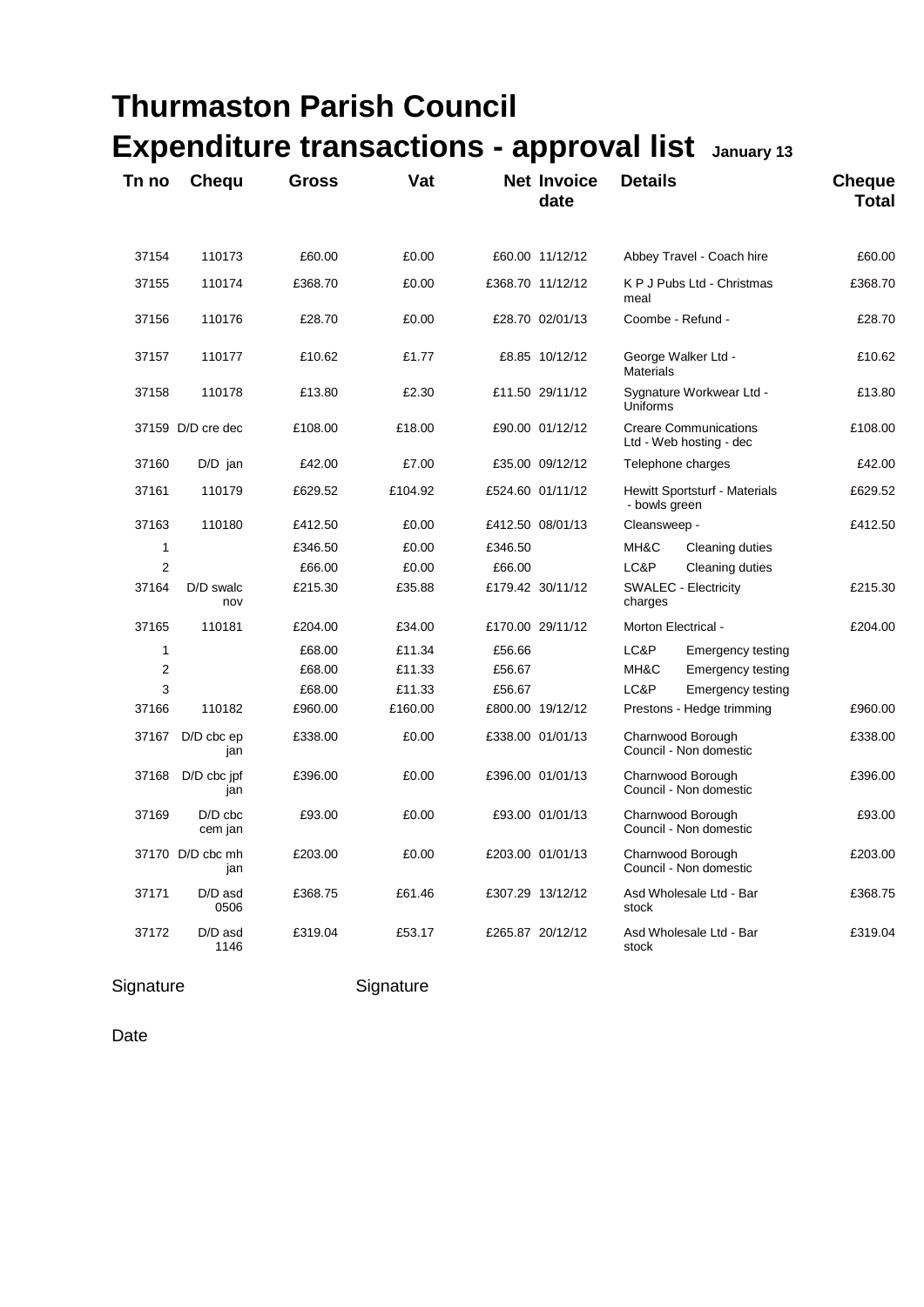|                   |                         | <b>Thurmaston Parish Council</b>                |          |                    |                            |                                         |                              |                               |
|-------------------|-------------------------|-------------------------------------------------|----------|--------------------|----------------------------|-----------------------------------------|------------------------------|-------------------------------|
|                   |                         | <b>Expenditure transactions - approval list</b> |          |                    |                            |                                         | January 13                   |                               |
| Tn no             | <b>Chequ</b>            | <b>Gross</b>                                    | Vat      |                    | <b>Net Invoice</b><br>date | <b>Details</b>                          |                              | <b>Cheque</b><br><b>Total</b> |
| 37173             | D/D asd<br>1609         | £152.83                                         | £25.47   |                    | £127.36 27/12/12           | Asd Wholesale Ltd - Bar<br>stock        |                              | £152.83                       |
|                   | 37174 D/D dan dec       | £52.09                                          | £8.68    |                    | £43.41 13/12/12            |                                         | Danwood Finance Ltd -        | £52.09                        |
| 37175             | <b>Bobs TT</b><br>dec   | £297.00                                         | £0.00    |                    | £297.00 29/11/12           | Thurmaston Times -<br>Advertising - dec |                              | £297.00                       |
| 37176             | Bobs espo<br>jan        | £14.57                                          | £2.42    |                    | £12.15 27/11/12            | Espo-                                   |                              | £14.57                        |
| 1                 |                         | $-E23.28$                                       | $-E3.88$ | $-£19.40$          |                            | LC&P                                    | Credit uniforms              |                               |
| 2                 |                         | £18.82                                          | £3.13    | £15.69             |                            | <b>GEN</b>                              | Stationery                   |                               |
| 3                 |                         | £19.03                                          | £3.17    | £15.86             |                            | LC&P                                    | Cleaning products            |                               |
| 37177Bobs rs 1045 |                         | £100.65                                         | £16.77   |                    | £83.88 14/12/12            | Rays Supplies - Bar stock               |                              | £100.65                       |
| 37178             | Bobs vik<br>jan         | £167.86                                         | £7.98    |                    | £159.88 18/12/12           | Viking Direct -                         |                              | £167.86                       |
| 1                 |                         | £47.86                                          | £7.98    | £39.88             |                            | <b>GEN</b>                              | Stationery                   |                               |
| $\overline{2}$    |                         | £120.00                                         | £0.00    | £120.00            |                            | <b>GEN</b>                              | Postage                      |                               |
|                   | 37179 D/D sp cem<br>dec | £57.00                                          | £2.71    |                    | £54.29 03/01/13            | useage                                  | Scottish Power - Electricity | £57.00                        |
| 37180             | $D/D$ sp ep<br>dec      | £853.00                                         | £142.17  |                    | £710.83 03/01/13           | Scottish Power - Electricity<br>useage  |                              | £853.00                       |
| 37181             | $D/D$ sp mh<br>dec      | £313.00                                         | £52.17   |                    | £260.83 03/01/13           | Scottish Power - Electricity<br>useage  |                              | £313.00                       |
| 37182             | D/D asd<br>2170         | £689.22                                         | £114.87  |                    | £574.35 03/01/13           | Asd Wholesale Ltd - Bar<br>stock        |                              | £689.22                       |
| 37183             | D/D barc<br>dec         | £12.01                                          | £0.00    |                    | £12.01 19/12/12            | Barclays Bank - Bank<br>charges         |                              | £12.01                        |
| 37184             | 110183                  | £41.03                                          | £6.84    |                    | £34.19 18/12/12            | Ask Millers Ltd - Materials             |                              | £41.03                        |
| 37185             | $D/D$ tgp<br>dec mh     | £634.46                                         | £30.22   |                    | £604.24 03/01/13           | Total Gas & Power - Gas<br>useage       |                              | £634.46                       |
| 37186             | $D/D$ tgp<br>dec ep     | £1,596.42                                       | £266.08  | £1,330.34 03/01/13 |                            | Total Gas & Power - Gas<br>useage       |                              | £1,596.42                     |
| 37187             | 110184                  | £98.32                                          | £0.00    |                    | £98.32 08/01/13            | Petty Cash -                            |                              | £98.32                        |
| 1                 |                         | £17.49                                          | £0.00    | £17.49             |                            | GEN                                     | Postage                      |                               |
| 2                 |                         | £14.75                                          | £0.00    | £14.75             |                            | LC&P                                    | <b>Refreshments</b>          |                               |
| 3                 |                         | £29.25                                          | £0.00    | £29.25             |                            | GEN                                     | Refreshments                 |                               |
| 4                 |                         | £23.94                                          | £0.00    | £23.94             |                            | LC&P                                    | Maintenance goods            |                               |
| 5                 |                         | £10.00                                          | £0.00    | £10.00             |                            | LC&P                                    | Festive lights               |                               |
| 6                 |                         | £2.89                                           | £0.00    | £2.89              |                            | LC&P                                    | Cleaning materials           |                               |

## Signature Signature Signature

Date